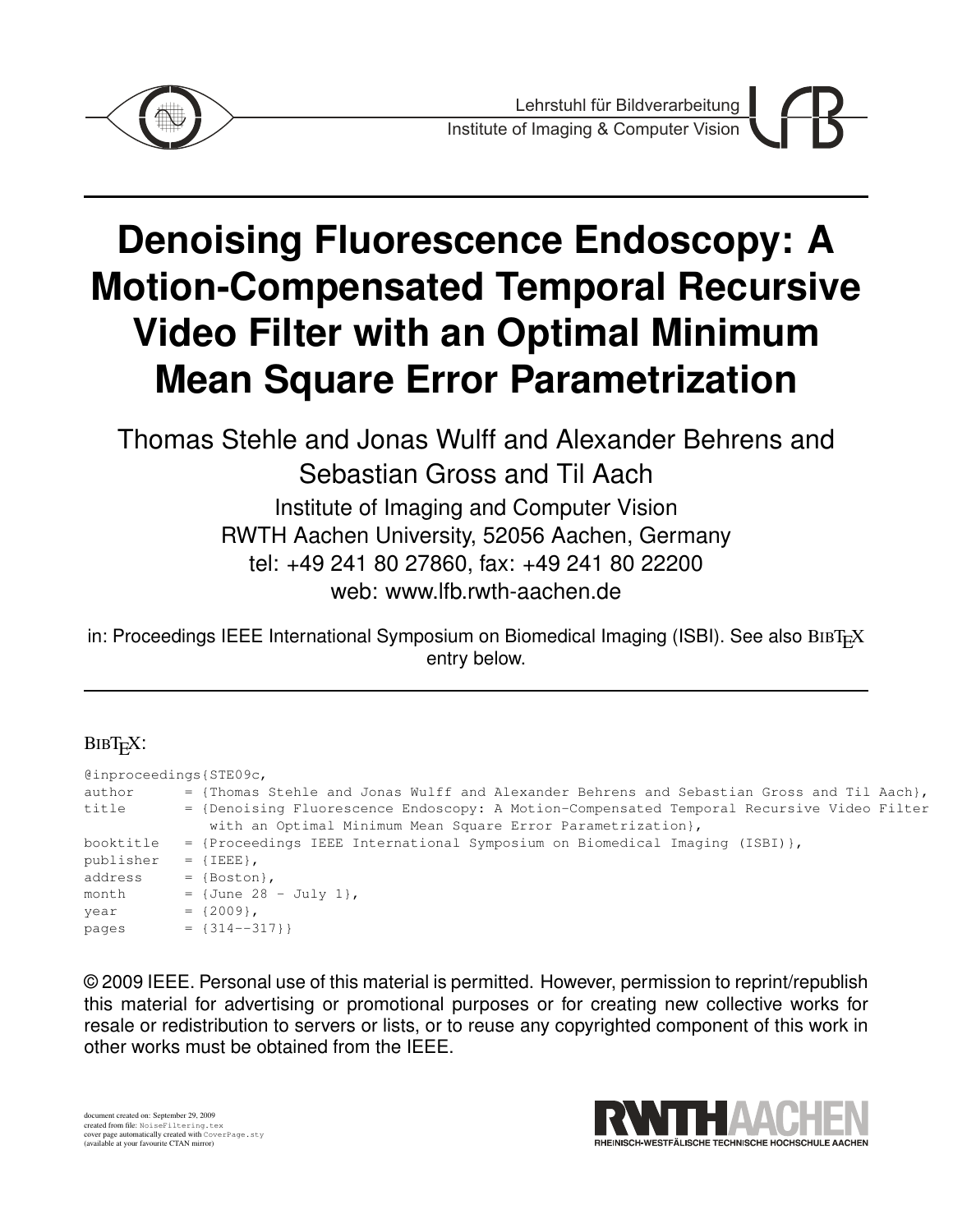# DENOISING FLUORESCENCE ENDOSCOPY – A MOTION COMPENSATED TEMPORAL RECURSIVE VIDEO FILTER WITH AN OPTIMAL MINIMUM MEAN SQUARE ERROR PARAMETERIZATION

*Thomas Stehle, Jonas Wulff, Alexander Behrens, Sebastian Gross and Til Aach*

## Institute of Imaging & Computer Vision, RWTH Aachen University, D-52056 Aachen, Germany

#### ABSTRACT

Fluorescence endoscopy is an emerging technique for the detection of bladder cancer. A marker substance is brought into the patient's bladder which accumulates at cancer tissue. If a suitable narrow band light source is used for illumination, a red fluorescence of the marker substance is observable. Because of the low fluorescence photon count and because of the narrow band light source, only a small amount of light is detected by the camera's CCD sensor. This, in turn, leads to strong noise in the recorded video sequence.

To overcome this problem, we apply a temporal recursive filter to the video sequence. The derivation of a filter function is presented, which leads to an optimal filter in the minimum mean square error sense. The algorithm is implemented as plug-in for the real-time capable clinical demonstrator platform *RealTimeFrame* and it is capable to process color videos with a resolution of 768×576 pixels at 50 frames per second.

*Index Terms*— Noise filtering, optimal filter, endoscopy, fluorescence, bladder, photo dynamic diagnostics

#### 1. INTRODUCTION

Bladder cancer has its highest incidence rate in industrialized countries. By far, the greatest risk factor for this disease is smoking of tobacco products. Other important risk factors are contact with aromatic amines (e. g. through working in the dye industry), bilharziosis, and age. According to the National Institutes of Health (NIH) approximately 69,000 people were diagnosed with the disease and the number of deaths is 14,150 in 2008 in the United States.

Bladder Cancer can be diagnosed and treated during an endoscopic examination (so-called cystoscopy). A cystoscope is brought through the urethra into the bladder, which is filled with isotonic saline solution. The cancerous tissue can then be removed using endoscopic tools, e. g. a resectoscope cutting loop.

As bladder cancer is very difficult to recognize, fluorescence endoscopy (also called photo dynamic diagnostics - PDD) is used to enhance its visibility. To this end, a marker substance, like 5-aminolaevulinic acid (5-ALA), is instilled into the patient's bladder two and a half hours before the actual intervention starts. It accumulates within tissues exhibiting high metabolic rates such as tumors. Being exposed to a special blue narrow band illumination, 5-ALA starts fluorescing in red. Therefore, healthy and cancerous tissues can be distinguished more easily (see Fig. 1).



Fig. 1. Example of bladder tumors in normal mode (left) and fluorescence mode (right).

A downside of the approach is the small amount of light left to be detected by the cystoscope's CCD sensor. As a strong electronic amplification is needed for compensation, strong noise is apparent in video sequences of fluorescence cystoscopies.

To overcome this problem, temporal filter techniques can be applied. In this application, real time capable algorithms are mandatory which means that 50 color images must be processed per second at a resolution of  $768\times576$  pixels. An overview of spatial, temporal and spatio-temporal filters is given by Brailean et al. [1]. Most of these filters exhibit complex theory and real time implementations are very difficult to realize. Dubois and Sabri [2] suggest a simple motion compensated temporal recursive filter for which a real time implementation is achievable, but their approach is rather ad hoc and does not guarantee any optimality. Ephraim and Malah introduced a probabilistic minimum mean squared error (MMSE) approach for the spectral amplitude estimation in the domain of speech processing [3] which exhibits very beneficial properties for the remaining noise [4]. Aach adapted their approach to estimate 2D spectral amplitudes in spatial image restoration [5]. Here, we use this concept

We would like to thank Olympus Winter & Ibe GmbH, Hamburg, Germany for funding this project.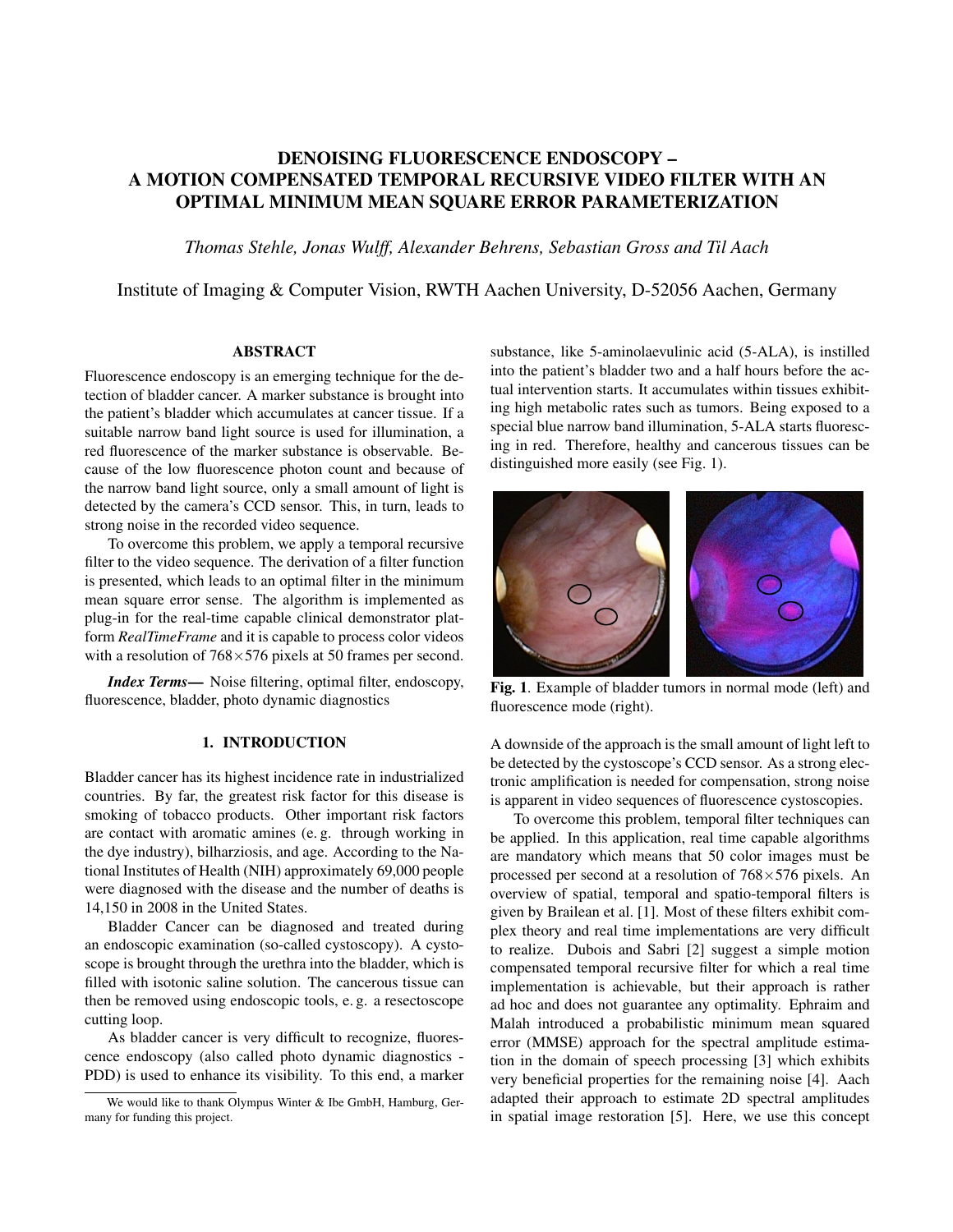to derive a temporal filter directly in the space-time domain rather than in the spectral domain.

The remainder of this paper is organized as follows. In sec. 2, we describe the algorithm of Dubois and Sabri. As we will see in sec. 3, a probabilistic formulation leads to a similar formulation of the filter as Dubois and Sabri suggested and, therefore, justifies their approach. Furthermore, a weighting function is derived which leads to optimal filter results in the MMSE sense. In sec. 4, we present quantitative results of a phantom experiment and qualitative results of filtering a cystoscopic video sequence during a clinical trial. Finally, we conclude the paper with a summary.

#### 2. MOTION COMPENSATED TEMPORAL RECURSIVE FILTER

Let the trivariate function

$$
I_n(\vec{x},t) = I(\vec{x},t) + n \tag{1}
$$

denote the gray value at pixel position  $\vec{x} = (x, y)^\top$  of a noisecorrupted image at time  $t$ . I represents the ideal noiseless image and n represents zero mean Gaussian distributed noise. For simplicity of notation, we drop the color dimension. If the gray values of an object in the scene do not change with time and both images are noiseless, gray value changes can only be caused by scene motion. This situation is described by the *brightness constancy constraint equation*

$$
I(\vec{x},t) = I(\vec{x} - \vec{d}, t - d_t)
$$
 (2)

where  $\vec{d}(x, y, t) = (d_x, d_y)^\top$  is the so called displacement vector field and  $d_t$  is the time in which the displacement  $\overrightarrow{d}$ takes place. Unfortunately, this equation does not hold in the case of fluorescence endoscopy as the images are corrupted by noise. Therefore, the difference of the right hand side and the left hand side of Eqn. (2) is not zero but

$$
I_n(\vec{x},t) - I_n(\vec{x} - \vec{d},t - d_t) = \tilde{n} \tag{3}
$$

governed by a realization  $\tilde{n}$  of the noise process contained in both images. For noise reduction Dubois and Sabri suggest a recursive scheme

$$
\widehat{I}(\vec{x},t) = \alpha \cdot I_n(\vec{x},t) + (1-\alpha) \cdot \widehat{I}(\vec{x}-\vec{d},t-d_t) \qquad (4)
$$

where  $\overline{I}$  is an estimation of the noiseless image signal  $\overline{I}$  and  $\alpha$  is a weighting factor. As the image  $\widehat{I}(\vec{x} - \vec{d}, t - d_t)$  is a motion compensated estimation of the current image  $I_n(\vec{x}, t)$ , it is called the prediction, and

$$
\delta(\vec{x},t) = I_n(\vec{x},t) - \widehat{I}(\vec{x}-\vec{d},t-d_t)
$$
 (5)

is defined as the displaced image difference.

Dubois and Sabri further suggest to choose the weighting factor  $\alpha$  according to the displaced image difference  $\delta$ . If it is low enough (lower than a threshold  $\delta_1$ ) to be explainable by the noise process, a small weighting factor  $\alpha_1$  is chosen such that the prediction has a large influence. If the displaced image difference is high (higher than a threshold  $\delta_2$ ) it is probable that the motion compensation and thus the prediction did not work perfectly. In this case a large weighting factor  $\alpha_2$  is chosen to reduce the influence of the probably imperfect prediction. If the displaced image difference is between  $\delta_1$  and  $\delta_2$ ,  $\alpha$  is scaled linearly to give a continuous transition. The piecewise defined function

$$
\alpha(\delta) = \begin{cases}\n\alpha_1, & \text{if } |\delta| \le \delta_1 \\
\frac{\alpha_1 - \alpha_2}{\delta_1 - \delta_2} |\delta| + \delta_1 \alpha_2 + \delta_2 \alpha_1, & \text{if } \delta_1 < |\delta| \le \delta_2 \\
\alpha_2, & \text{if } \delta_2 < |\delta|\n\end{cases}
$$
\n(6)

implements these requirements. Note that in this approach *four parameters*  $(\alpha_1, \alpha_2, \delta_1, \delta_2)$  need to be defined. Fig. 2 gives an example of this weighting function (black solid line).

### 3. DERIVATION OF OPTIMAL MMSE ESTIMATOR

In this section, we derive the MMSE estimator using a similar reasoning as Ephraim and Malah [3].

The MMSE estimator is defined as the conditional expected value

$$
I(\vec{x},t) = E[I_n(\vec{x},t)|\delta]
$$
\n(7)

where  $\widehat{I}$ ,  $I_n$  and  $\delta$  are defined as in sec. 2 and  $E[.]$  is the expected value. There are two hypotheses that need to be distinguished:  $H_0$  where the motion compensation worked perfectly, and, therefore,  $\delta$  is dominated by the noise process. Hypothesis  $H_1$  where the motion compensation failed which means that  $\delta$  contains noise and, additionally, structural image information. With the theorem of the total probability, Eq. (7) can be rewritten as

$$
I(\vec{x},t) = \underbrace{E[I_n|\delta, H_0]}_{\hat{I}(\vec{x}-\vec{d},t-d_t)} \cdot P(H_0|\delta) + \underbrace{E[I_n|\delta, H_1]}_{\hat{I}(\vec{x}-\vec{d},t-d_t)+\delta} \cdot P(H_1|\delta)
$$
\n(8)

where  $P(H_0|\delta)$  and  $P(H_1|\delta)$  are the conditional probabilities of the hypotheses  $H_0$  and  $H_1$  given  $\delta$ , respectively. Inserting the respective expected values and the displaced image difference  $\delta$ , one reads

$$
\widehat{I}(\vec{x},t) = \widehat{I}(\vec{x}-\vec{d},t-d_t) \left( P(H_0|\delta) + P(H_1|\delta) \right) +
$$
\n
$$
\left( I_n(\vec{x},t) - \widehat{I}(\vec{x}-\vec{d},t-d_t) \right) \cdot P(H_1|\delta) \quad (9)
$$

As the probability of a hypothesis plus the probability of its counter hypothesis equals one, the expression can be further simplified

$$
\begin{aligned}\n\widehat{I}(\vec{x},t) &= P(H_1|\delta) \cdot I_n(\vec{x},t) + \\
&\quad (1 - P(H_1|\delta)) \cdot \widehat{I}(\vec{x} - \vec{d}, t - d_t) \\
&\quad (10)\n\end{aligned}
$$

which is structurally equal to Dubois and Sabri's suggestion in Eq. (4). One can see that  $P(H_1|\delta)$  is the sought filter curve which corresponds to the weighting function  $\alpha$ .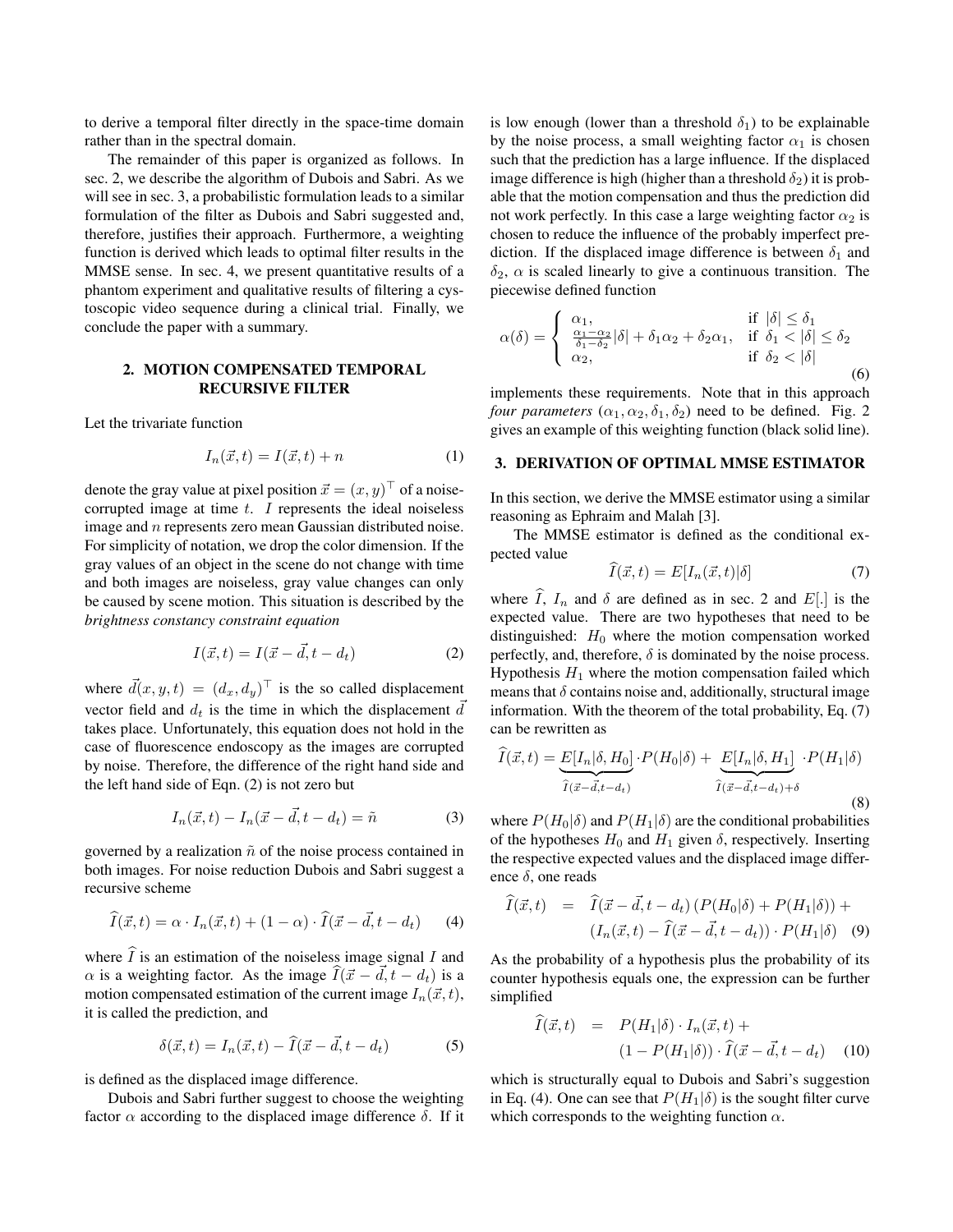Using the relationships

$$
P(H_1|\delta) = 1 - P(H_0|\delta)
$$
  
\n
$$
P(H_0|\delta) = \frac{p(\delta|H_0) \cdot P(H_0)}{p(\delta)}
$$
 (Bayes' theorem)  
\n
$$
p(\delta) = p(\delta|H_0) \cdot P(H_0) + p(\delta|H_1) \cdot P(H_1)
$$

the filter curve can be expressed as

$$
P(H_1|\delta) = \left(1 + \frac{p(\delta|H_0) \cdot P(H_0)}{p(\delta|H_1) \cdot P(H_1)}\right)^{-1}
$$
 (11)

where  $p(\delta)$  is the probability density function (PDF) of  $\delta$ , and  $p(\delta|H_0)$  and  $p(\delta|H_1)$  are conditional PDFs. As the regarded noise is based on a quantum process which leads to signal dependent noise, a Poissonian PDF is an appropriate model. But since a Poissonian PDF can be approximated by a Gaussian PDF with a signal dependent  $\sigma^2$  if sufficient quanta are involved, we assume these PDFs to be zero-mean Gaussians with variances  $\sigma_0^2$  and  $\sigma_1^2$ .

Inserting these Gaussians, we obtain

$$
P(H_1|\delta) = \left(1 + \frac{P(H_0)\sigma_1}{P(H_1)\sigma_0} \cdot \exp\left(\frac{\delta^2}{2} \left(\frac{1}{\sigma_0^2} - \frac{1}{\sigma_1^2}\right)\right)\right)^{-1}
$$
(12)

In the case of successful motion compensation  $(H_0 \text{ holds})$ , the displaced image difference  $\delta$  only contains noise. In the case of failed motion compensation  $(H_1 \text{ holds})$ , the displaced image difference does not only contain image noise but also structural image information. Therefore, the corresponding Gaussian's variance  $\sigma_1^2$  is assumed to be much larger than the noise dominated  $\sigma_0^2$  and the respective fraction can be neglected in the exponential, yielding

$$
P(H_1|\delta) \approx \left(1 + \frac{P(H_0)\sigma_1}{P(H_1)\sigma_0} \cdot \exp\left(\frac{\delta^2}{2\sigma_0^2}\right)\right)^{-1}.\tag{13}
$$

The parameter  $\sigma_0$  can be measured beforehand but, unfortunately, the parameters  $\sigma_1$ ,  $P(H_0)$  and  $P(H_1)$  remain undetermined. Therefore, we set

$$
\lambda = \frac{P(H_0)\sigma_1}{P(H_1)}\tag{14}
$$

and rewrite Eq. (13) as

$$
P(H_1|\delta) = \left(1 + \frac{\lambda}{\sigma_0} \cdot \exp\left(\frac{\delta^2}{2\sigma_0^2}\right)\right)^{-1}.\tag{15}
$$

in which  $\lambda$  is *the only parameter* that needs to be determined empirically. In Fig. 2 three filter curves for  $\sigma_0^2 = 1$ , 49, and 225 are depicted.

#### 4. EXPERIMENTS AND RESULTS

The algorithm as described above was implemented in our real time capable clinical demonstrator platform *RealTime-Frame* [6]. A color video stream with a resolution of



Fig. 2. Different realizations of the filter curve minimizing the MMSE for expected noise variances  $\sigma_0^2 = 1$  (blue, solid), 49 (green, dashed), and 225 (red, dash dotted). The parameter  $\lambda$  was fixed to 50. Black: piecewise defined filter curve by Dubois and Sabri.

 $768\times576$  pixels at a rate of 50 frames per second can be filtered in real time on our system with two dual-core 2.3 GHz Intel Xeon processors.

For an evaluation of the algorithm's filter performance, a video sequence with a known ground truth signal was necessary. Therefore, a video was acquired with an Olympus Excera II video endoscope in PDD mode. This video shows the inside of a PDD bladder phantom manufactured by Olympus Winter & Ibe GmbH, Hamburg, Germany, without any motion. For this reason, it was possible to average all acquired video frames over time to cancel the noise while preserving the image details:

$$
I(\vec{x}) \approx \frac{1}{t_0} \sum_{t=0}^{t_0 - 1} I_n(\vec{x}, t)
$$
 (16)

Here,  $t_0 = 30$  is the number of used images. Subsequently, signal and noise in this sequence could be separated

$$
n(\vec{x},t) \approx I_n(\vec{x},t) - I(\vec{x},t). \tag{17}
$$

As stated above, noise based on quantum processes is signal dependent and can be approximated by Gaussian models if a large number of quanta is involved. The results of a signal dependent noise analysis are depicted by the blue solid line in Fig. 3

In our first experiment, the proposed algorithm was applied to the motionless video sequence. The filter results on the static data can be regarded as the maximally achievable noise reduction as the static sequence poses an optimal situation to the motion estimator. The resulting noise variances can be seen in Fig. 3 as the green dash-dotted line. As the results, of course, depend on the choice of the parameter  $\lambda$ , it was fixed to a value of 50, which yields visually acceptable results (low detail loss) even in the case of a sequence containing motion.